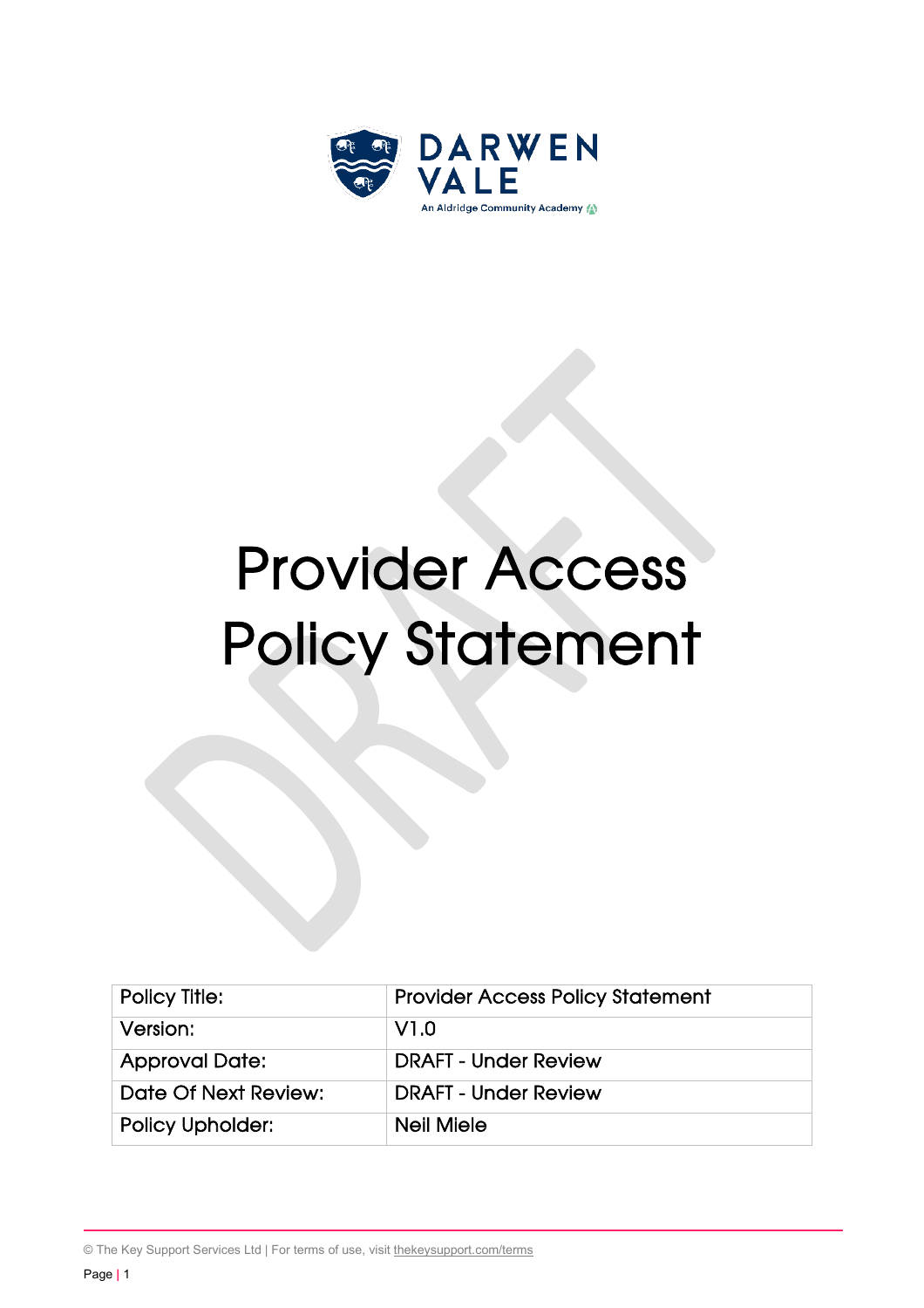# **Contents**

#### <span id="page-1-0"></span>**1. Aims**

This policy statement aims to set out our school's arrangements for managing the access of education and training providers to students for the purpose of giving them information about their offer. It sets out:

- > Procedures in relation to requests for access
- The grounds for granting and refusing requests for access
- Details of premises or facilities to be provided to a person who is given access

#### <span id="page-1-1"></span>**2. Statutory requirements**

Schools are required to ensure that there is an opportunity for a range of education and training providers to access students in years 8 to 13 for the purposes of informing them about approved technical education, qualifications or apprenticeships.

Schools must also have a policy statement that outlines the circumstances in which education and training providers will be given access to these students.

This is outlined in section 42B of the **Education Act 1997.** 

This policy shows how our school complies with these requirements.

### <span id="page-1-2"></span>**3. Student entitlement**

All students in years 8 to 11 at Darwen Vale High School are entitled to:

- Find out about technical education qualifications and apprenticeship opportunities as part of our careers programme, which provides information on the full range of education and training options available at each transition point
- Hear from a range of local providers about the opportunities they offer, including technical education and apprenticeships
- Understand how to make applications for the full range of academic and technical courses

### <span id="page-1-3"></span>**4. Management of provider access requests**

#### **4.1 Procedure**

A provider wishing to request access should contact Neil Miele, Careers lead.

Telephone: 01254 223 000

Email: [nmiele@darwenvale.com](mailto:nmiele@darwenvale.com)

<sup>©</sup> The Key Support Services Ltd | [thekeysupport.com/terms](https://thekeysupport.com/terms-of-use)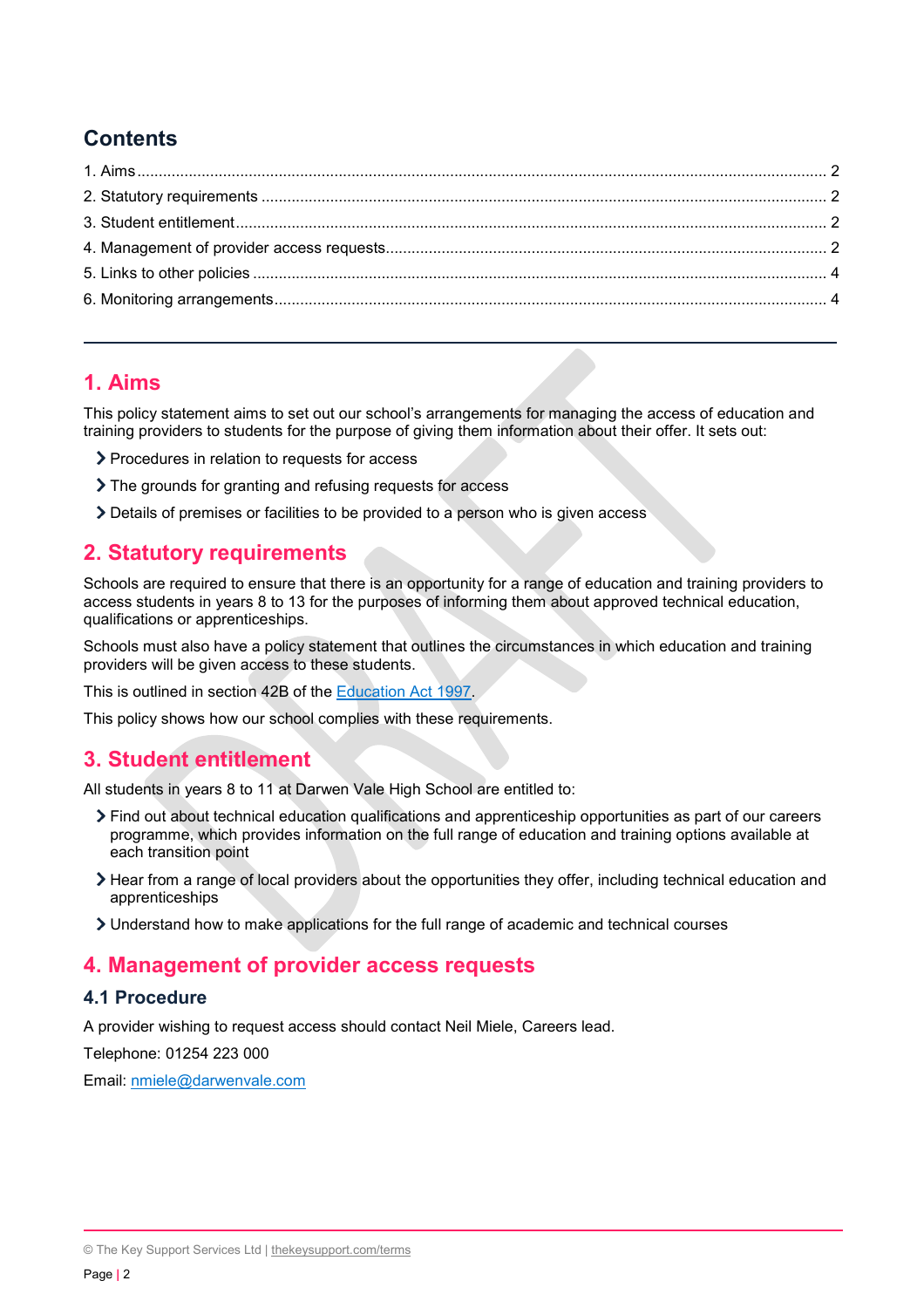#### **4.2 Opportunities for access**

A number of events, integrated into our careers programme, will offer providers an opportunity to come into school to speak to students and/or their parents/carers:

|         | <b>AUTUMN TERM</b>                                                             | <b>SPRING TERM</b>                                                       | <b>SUMMER TERM</b>                                                                 |
|---------|--------------------------------------------------------------------------------|--------------------------------------------------------------------------|------------------------------------------------------------------------------------|
| YEAR 8  | <b>Startup Sherpas</b><br>Enterprise Bootcamp<br><b>Enterprise Competition</b> | <b>Startup Sherpas</b><br>Enterprise Bootcamp<br>Career Fair             | Work place visits                                                                  |
| YEAR 9  | <b>Enterprise Competition</b>                                                  | Key Stage 4 options<br>event<br>Work place visits<br>Career Fair         | Q&A session with<br>employer                                                       |
| YEAR 10 | Careers Fair<br>Work place visits                                              | <b>Career Fair</b>                                                       | Assembly on<br>opportunities at 16<br><b>Speed Network Event</b><br>College taster |
| YEAR 11 | Assembly on opportunities<br>at 16<br>1-1 Advice meetings<br>Mock Interview    | Assembly on<br>opportunities at 16<br>1-1 Advice meetings<br>Career Fair |                                                                                    |

Please speak to our careers lead Mr Miele to identify the most suitable opportunity for you.

#### **4.3 Granting and refusing access**

Access will be granted based on the availability of facilities, timetabling and other school events. All access requests will be approved by the Careers Lead and responsible member of the Senior Leadership Team.

#### **4.4 Safeguarding**

Our safeguarding/child protection policy outlines the school's procedure for checking the identity and suitability of visitors.

Education and training providers will be expected to adhere to this policy.

#### **4.5 Premises and facilities**

The school will make the multi-purpose hall, classrooms or meeting rooms available for discussions between the provider and students, as appropriate to the activity. The school will also make available AV and other equipment to support provider presentations where appropriate. This will all be discussed and agreed in advance of the visit with the Careers Leader or a member of their team. Providers are welcome to leave a copy of their prospectus or other relevant course literature at the Careers Area in the Library. The Careers Area is available to all students during break time, lunch time and some after school clubs.